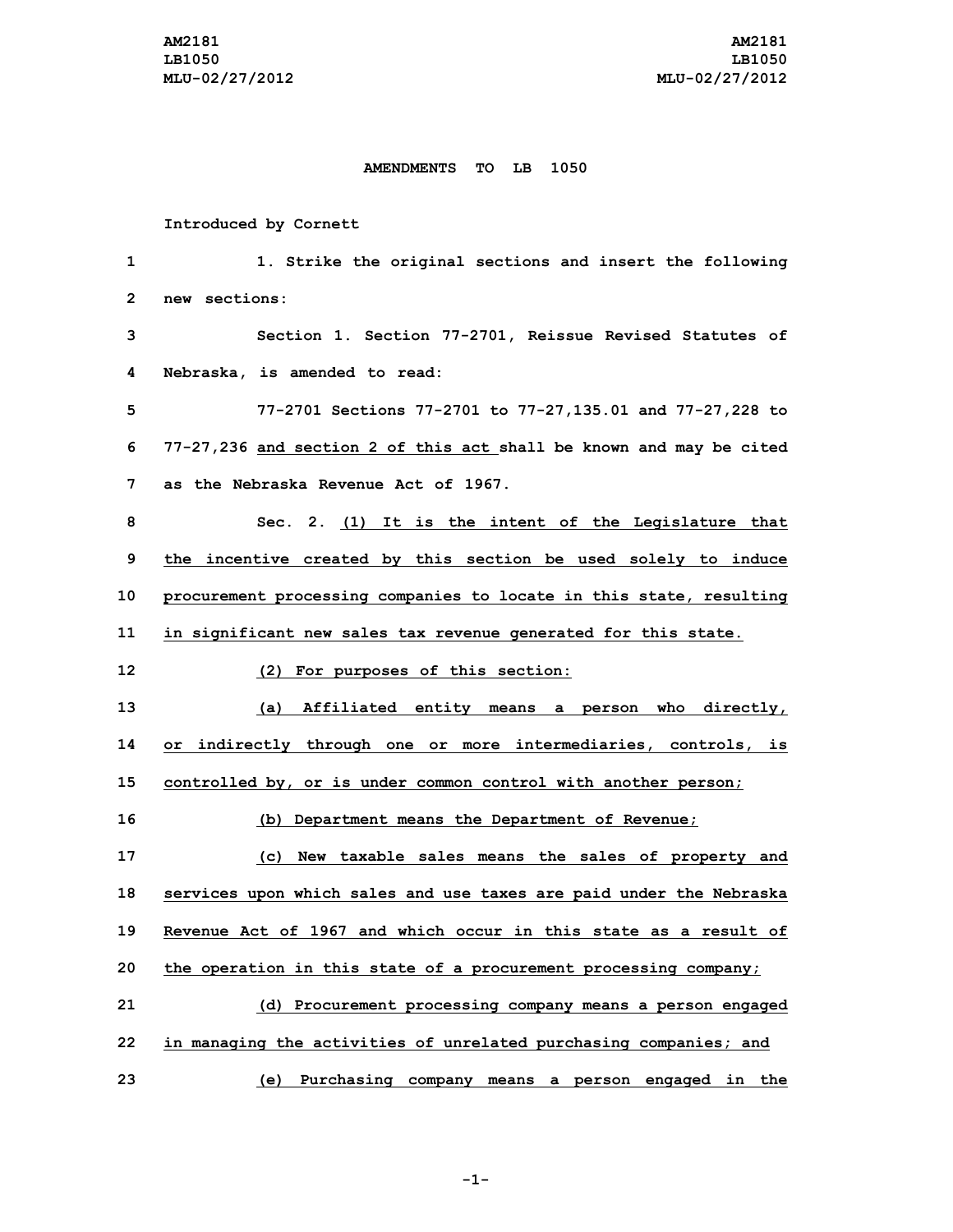| 1  | activity of selling property and services to affiliated entities.   |
|----|---------------------------------------------------------------------|
| 2  | (3) The Tax Commissioner may enter into a contract with             |
| 3  | a procurement processing company in which such company agrees       |
| 4  | to locate its business operations in this state in return for       |
| 5  | the incentive provided in subsection (4) of this section if the     |
| 6  | Governor determines the contract to be in the best interest of this |
| 7  | state. The Governor's determination shall be based on (a) the new   |
| 8  | taxable sales that would be generated as a result of the contract   |
| 9  | and (b) the department's certification to the Governor that the     |
| 10 | contract does not result in a reduction of net sales tax revenue.   |
| 11 | (4) (a) A contract entered into under this section may              |
| 12 | include as an incentive to the procurement processing company a     |
| 13 | rebate of sales and use taxes paid under the Nebraska Revenue Act   |
| 14 | of 1967 by purchasing companies that are managed by the procurement |
| 15 | processing company.                                                 |
| 16 | (b) The department may withhold up to ten percent of any            |
| 17 | incentive due under this subsection and hold such funds in escrow   |
| 18 |                                                                     |
|    | for a period not to exceed thirty-six months from the earlier of    |
| 19 | the date the sales tax was remitted to the state or the date        |
| 20 | the sales tax became legally due. Any funds held in escrow under    |
| 21 | this subsection shall be maintained in the escrow account for the   |
| 22 | purpose set forth in subsection (5) of this section.                |
| 23 | (5)<br>If<br>an incentive paid under<br>this section<br>is          |
| 24 | subsequently determined to have been paid in error, any remaining   |
| 25 | incentives shall be reduced by the amount of the incentive paid in  |

**27 paid in error, the difference shall be paid from the escrow account**

**-2-**